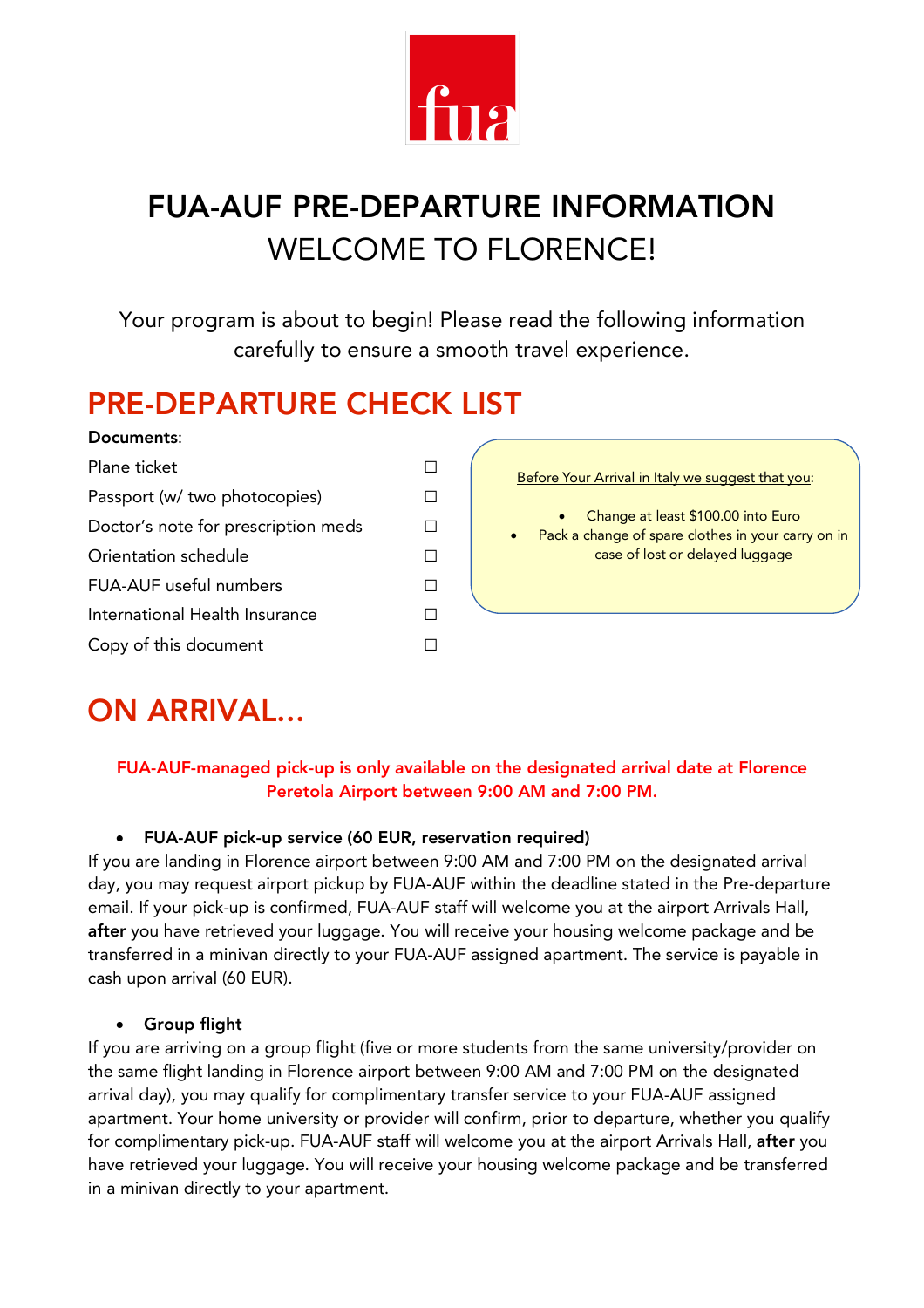

#### Please note that group pickup cannot be organized on arrival day.

#### • Independent arrival (no airport pick-up)

FUA-AUF staff will be at the airport to welcome you but you must make your way independently to the FUA-AUF check-in office at Corso Tintori 21 to collect your housing welcome package and keys. You may then make your way, independently, to your accommodation. The check-in office is open from 9:00am to 7:00pm.

#### How to get from Florence airport to Corso Tintori 21

The easiest way to reach the check-in office is to take a taxi from the airport. As you exit arrivals, step outside the terminal, then turn to your right and walk to the end of the terminal and around the corner of the building. There is a taxi rank on the corner. The cost is approximately €25/30, plus €1 for each piece of luggage. ATM machines can be found inside the airport terminal. Most taxis will take credit cards but we recommend asking before getting into the car.

Alternatively, you can take the Tramway from the airport to the Santa Maria Novella Train Station. The first ride leaves at 5:00AM, and the last ride leaves at 12:02AM (Monday-Thursday) and 1:32AM (Friday-Sunday). You can purchase tram tickets onboard (the cost is 6 euros). Don't forget to validate your tickets in the appropriate machines located on the tram!

#### How to get from the Florence central train station to Corso Tintori 21

There is a shuttle bus service from the airport to the Santa Maria Novella central train station which departs every 30 minutes directly in front of the taxi rank (approx. cost €10). From the train station you can also take a taxi to Corso Tintori 21 (approx. Cost €10). ATM machines can be found inside the train station, in the underground level.

#### Early or Late Arrivals

- Housing check-in is not available before 9:00 am or after 7:00 pm on the arrival date
- Students who choose to arrive in Florence prior to the designated arrival date or after 7:00pm on the designated arrival date, are required to secure their own accommodation.
- The check-in facility will open at 9:00AM. Should you arrive prior to opening time, please wait for the facility to open.
- Students arriving after check-in time will ensure that they regularly attend their orientation according to the Orientation Schedule, after which they will be able to perform check-in procedures at the original check-in location.

#### After-hours airport pick-up

After-hours individual pick-up by a private driver from the Florence airport can be arranged in advance at an extra charge according to availability. The driver will wait for up to an hour after the flight has landed. They will hand you your apartment keys and housing information and drive you to your apartment but they will not show you in and FUA-AUF staff will not be present to show you around. In case of missed/delayed flight the student will be responsible for their own arrangements and accommodation.